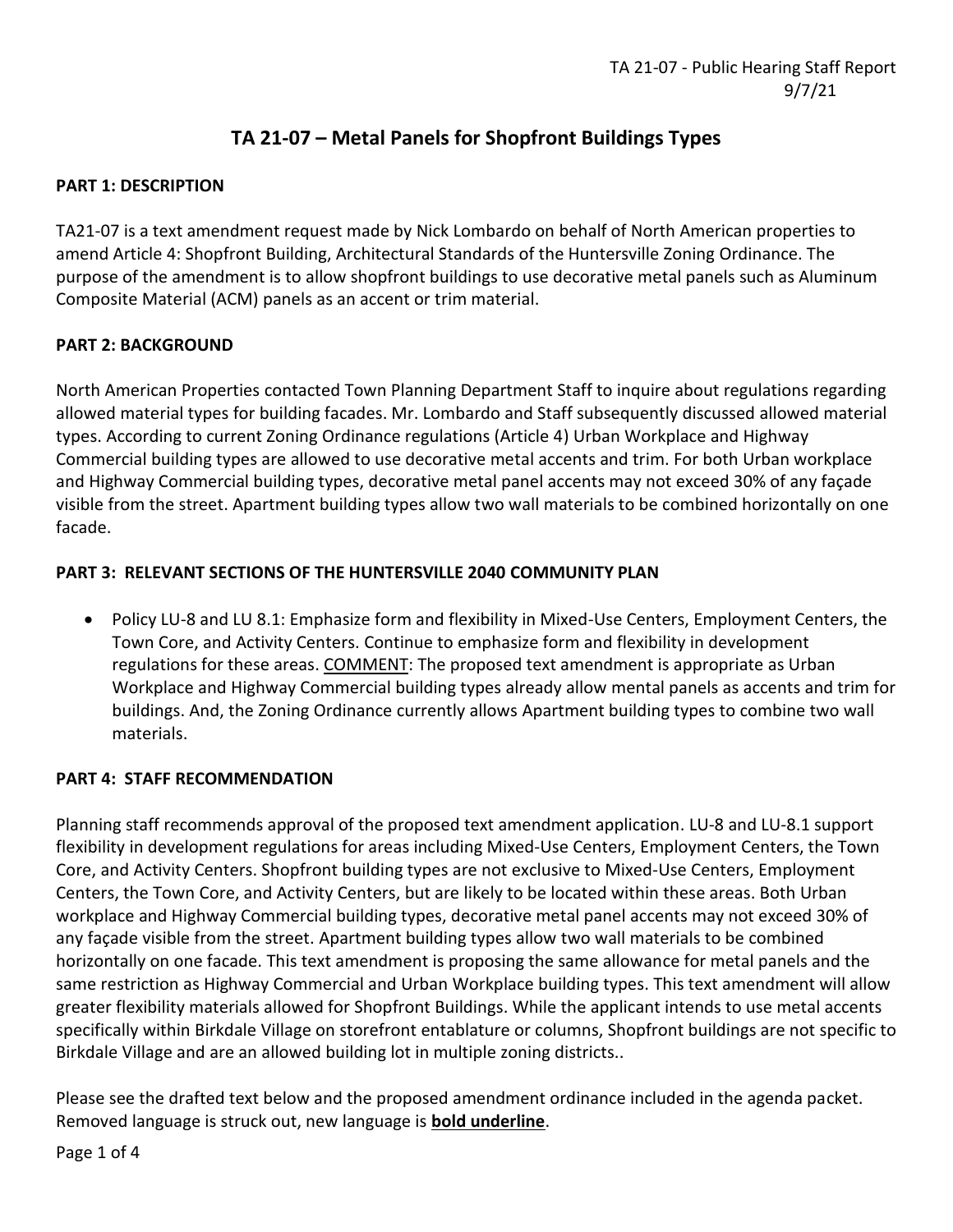# Article 4: Shopfront Building, Architectural Standards Principles, B

B. Building elevations fronting or visible from public streets shall be clad with masonry, wood, vinyl siding, stucco, or similar material. Metal paneling may not comprise a street fronting building face. **Decorative metal panels such as Aluminum Composite Material (ACM) panels may be used as an accent or trim material and as cladding for building accent elements such as column wraps, entablature, canopies, and their supporting structure. Decorative metal panel accents, however, may not exceed 30% of any façade visible from the street.**

#### **PART 5: HUNTERSVILLE ORDINANCE ADVISORY BOARD**

The Huntersville Ordinances Advisory Board (HOAB) reviewed the proposed text June 1, 2021 and recommended approval.

#### **PART 6: PUBLIC HEARING**

The Public Hearing is scheduled for September 7, 2021.

#### **PART 7: PLANNING BOARD RECOMMENDATION**

The Planning Board is scheduled to consider this text amendment September 28, 2021.

#### **PART 8: ATTACHMENTS AND ENCLOSURES**

- Attachment 1 Draft Language Ordinance
- Attachment 2 Text Amendment Application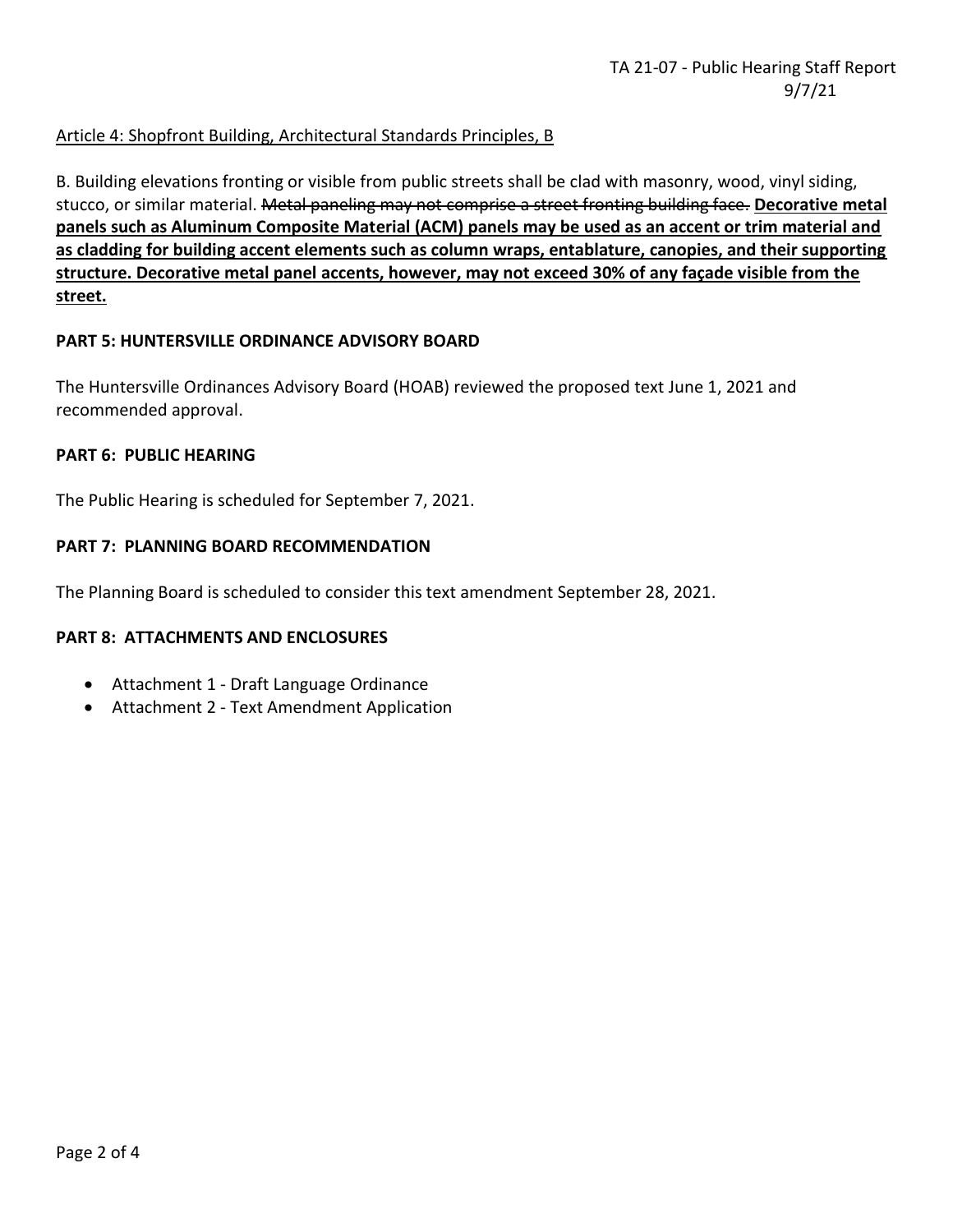# **PART 9: STATEMENT OF CONSISTENCY – TA21-07**

| <b>Planning Department</b>                                                                                                                                                                                                                                                                                                                                                                                | <b>Planning Board</b>                                                                                                                                                                                                                                                                                                                                                                | <b>Board of Commissioners</b>                                                                                                                                                                                                                                                                                                                                                             |
|-----------------------------------------------------------------------------------------------------------------------------------------------------------------------------------------------------------------------------------------------------------------------------------------------------------------------------------------------------------------------------------------------------------|--------------------------------------------------------------------------------------------------------------------------------------------------------------------------------------------------------------------------------------------------------------------------------------------------------------------------------------------------------------------------------------|-------------------------------------------------------------------------------------------------------------------------------------------------------------------------------------------------------------------------------------------------------------------------------------------------------------------------------------------------------------------------------------------|
| APPROVAL: In considering the                                                                                                                                                                                                                                                                                                                                                                              | APPROVAL: In considering the                                                                                                                                                                                                                                                                                                                                                         | <b>APPROVAL:</b> In considering the                                                                                                                                                                                                                                                                                                                                                       |
| proposed amendment TA21-07, to<br>4:<br>Shopfront<br>amend<br>Article<br>Building, Architectural Standards<br>of<br>Huntersville<br>the<br>Zoning<br>Ordinance to allow shopfront                                                                                                                                                                                                                         | proposed amendment TA21-07, to<br>Article<br>4:<br>Shopfront<br>amend<br>Building, Architectural Standards of<br>the Huntersville Zoning Ordinance<br>to allow shopfront buildings to use                                                                                                                                                                                            | proposed amendment TA21-07, to<br>Article<br>4:<br>Shopfront<br>amend<br>Building, Architectural Standards of<br>the Huntersville Zoning Ordinance<br>to allow shopfront buildings to use                                                                                                                                                                                                 |
| buildings to use decorative metal<br>such<br>Aluminum<br>panels<br>as<br>Composite Material (ACM) panels<br>as an accent or trim material., the<br>Staff<br>recommends<br><b>Planning</b><br>approval of the application based<br>amendment<br>the<br>on<br>being<br>consistent with policies LU-8 and<br>LU 8.1 of the Huntersville 2040                                                                 | decorative metal panels such as<br>Composite<br>Aluminum<br>Material<br>(ACM) panels as an accent or trim<br>material, the Planning Board<br>recommends approval based on<br>the amendment being consistent<br>(insert<br>applicable<br>with<br>plan<br>reference)                                                                                                                   | decorative metal panels such as<br>Composite<br>Aluminum<br>Material<br>(ACM) panels as an accent or trim<br>the<br>material,<br>Town<br><b>Board</b><br>recommends approval based on<br>the amendment being consistent<br>(insert<br>with<br>applicable<br>plan<br>reference)                                                                                                            |
| Community Plan.<br>It is reasonable and in the public<br>interest to amend the Zoning<br>allows<br>Ordinance<br>because<br>it<br>greater flexibility in<br>exterior<br>for<br>shopfront<br>material<br>types<br>the<br>buildings<br>and<br>Zoning<br>Ordinance currently allows metal<br>panels as<br>accent<br>and<br>trim<br>materials for Highway Commercial<br>and Urban Workplace building<br>types. | It is reasonable and in the public<br>interest to amend the Zoning<br>Ordinance because (Explain)                                                                                                                                                                                                                                                                                    | It is reasonable and in the public<br>interest to amend the Zoning<br>Ordinance because (Explain)                                                                                                                                                                                                                                                                                         |
|                                                                                                                                                                                                                                                                                                                                                                                                           | <b>DENIAL:</b><br>considering<br>the<br>In<br>proposed amendment TA21-07, to<br>Article<br>Shopfront<br>amend<br>4:<br>Building, Architectural Standards of<br>the Huntersville Zoning Ordinance<br>to allow shopfront buildings to use<br>decorative metal panels such as<br>Aluminum<br>Composite<br>Material<br>(ACM) panels as an accent or trim<br>material, the Planning Board | <b>DENIAL:</b><br>considering<br>the<br>In<br>proposed amendment TA21-07, to<br>Article<br>amend<br>4:<br>Shopfront<br>Building, Architectural Standards of<br>the Huntersville Zoning Ordinance<br>to allow shopfront buildings to use<br>decorative metal panels such as<br>Composite<br>Aluminum<br>Material<br>(ACM) panels as an accent or trim<br>material,<br>the<br>Town<br>Board |